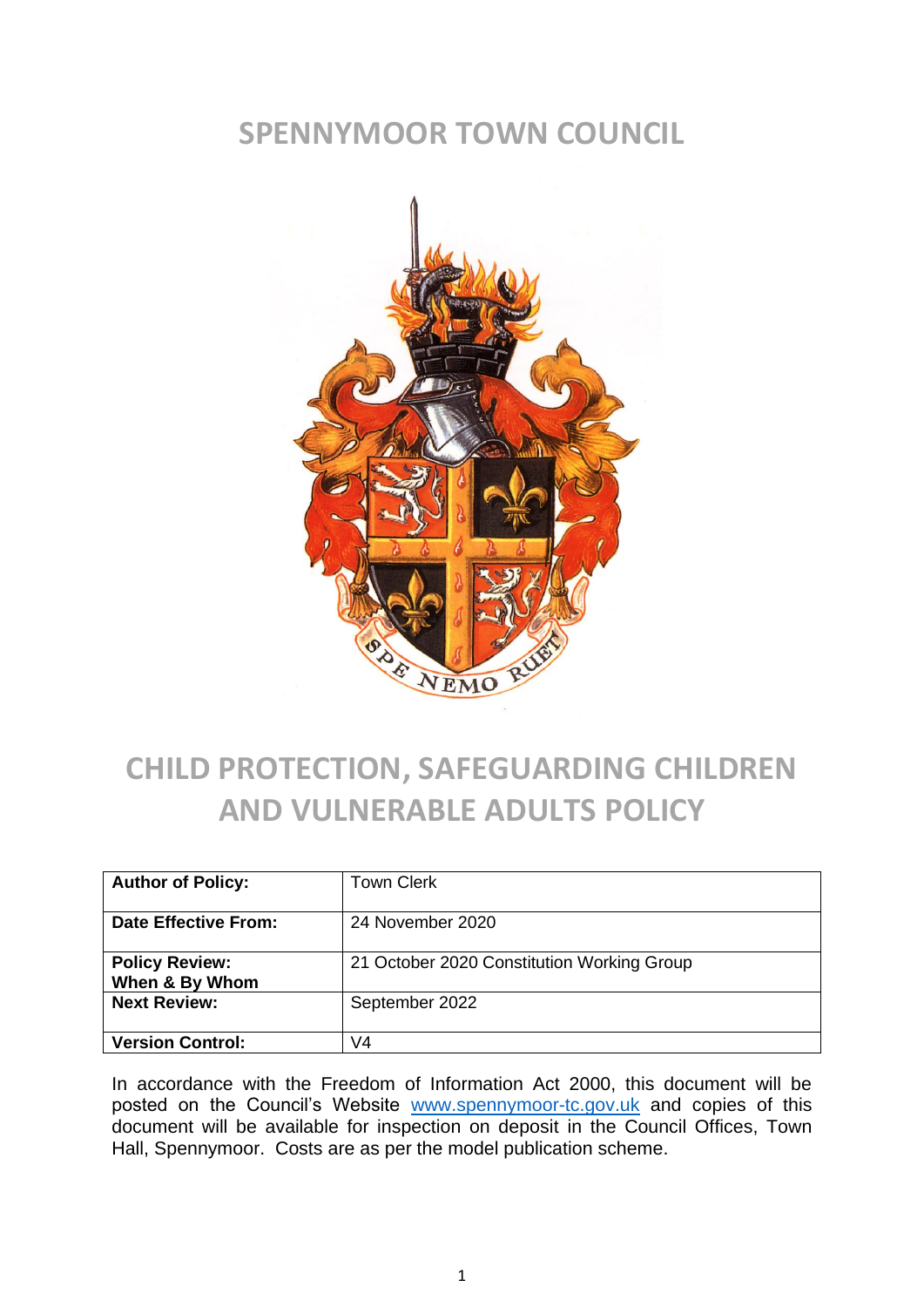## **1. Child Protection Policy**

Spennymoor Town Council recognises its responsibilities for child protection. This policy applies to all staff that work or come into contact with children or vulnerable adults during the course of their duties with the Council.

There are five main elements to this policy:

- 1. The practice of safe recruitment in checking the suitability of staff and volunteers who work with children and vulnerable adults.
- 2. The welfare of the child/vulnerable adult is paramount.
- 3. All children/vulnerable adults, whatever their age, culture, disability, gender, language, racial origin, religious beliefs and/or sexual identity, have the right to protection from abuse.
- 4. All suspicions and allegations of abuse will be taken seriously and responded to swiftly and appropriately.
- 5. All staff (paid/unpaid) working for the Council have a responsibility to report concerns to the appropriate officer.

## **2. Child Protection Policy Statement**

The Council has a duty of care to safeguard all children involved in activities managed by the Council. All children have a right to protection, and the needs of disabled children and others who may be particularly vulnerable must be taken into account. The Council will ensure the safety and protection of all children through adherence to the Child Protection guidelines contained within this policy.

A child is defined as a person under the age of 18 (The Children Act 1989).

## **3. Policy Aims**

The aim of the Council's Child and Vulnerable Adult Protection Policy is to promote good practice by:

- Providing children, young people and vulnerable adults with appropriate safety and protection whilst in the care of the Council.
- Allowing all staff/volunteers to make informed and confident responses to specific child protection issues.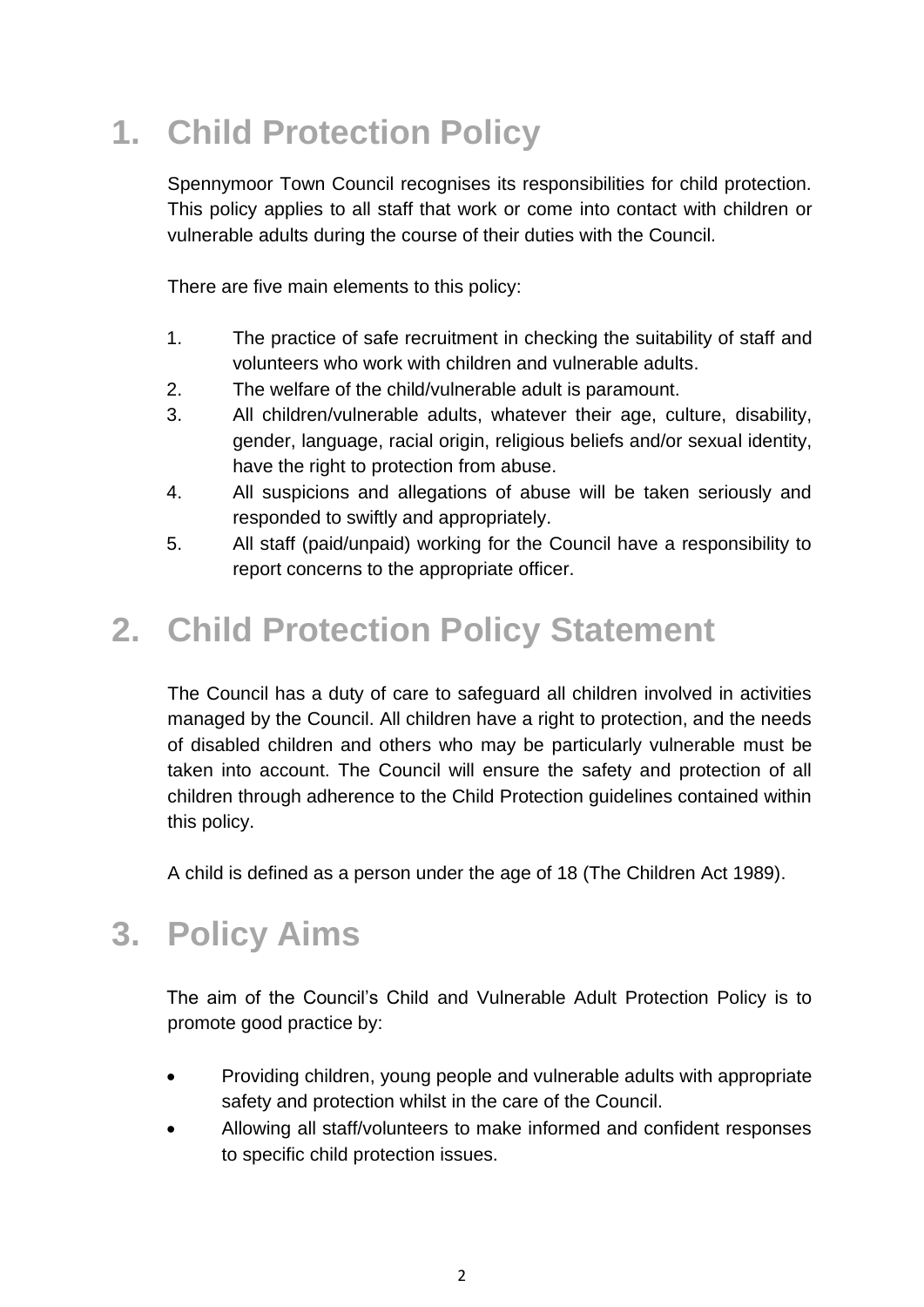## **4. Promoting Good Practice**

Child abuse, particularly sexual abuse, can arouse strong emotions in those facing such a situation. It is important to understand these feelings and not allow them to interfere with your judgement about the appropriate action to take.

Abuse can occur in many situations. Some individuals will actively seek employment or voluntary work with young people in order to harm them. All suspicious cases of poor practice should be reported following the guidelines in this document.

### **5. Good Practice Guidelines**

All employees of the Council should be encouraged to demonstrate exemplary behaviour in order to protect themselves from false allegations. The following are common sense examples of how to create a positive culture and climate.

Good practice means:

- Always working in an open environment avoiding private or unobserved situations and encouraging open communication.
- Treating all young people/disabled adults with respect and dignity.
- Always putting the welfare of each young person first.
- Maintaining a safe and appropriate distance with children (e.g. it is not appropriate for staff or volunteers to have an intimate relationship with a child).
- Involving parents/carers wherever possible. For example, encouraging them to take responsibility for their children.
- Being an excellent role model this includes not smoking, swearing or drinking alcohol in the company of young people.
- Keeping a written record of any injury that occurs, along with the details of any treatment given.

#### **6. Practices to be Avoided**

The following should be avoided except in emergencies. If a case arises where these situations are unavoidable (e.g. the child sustains an injury and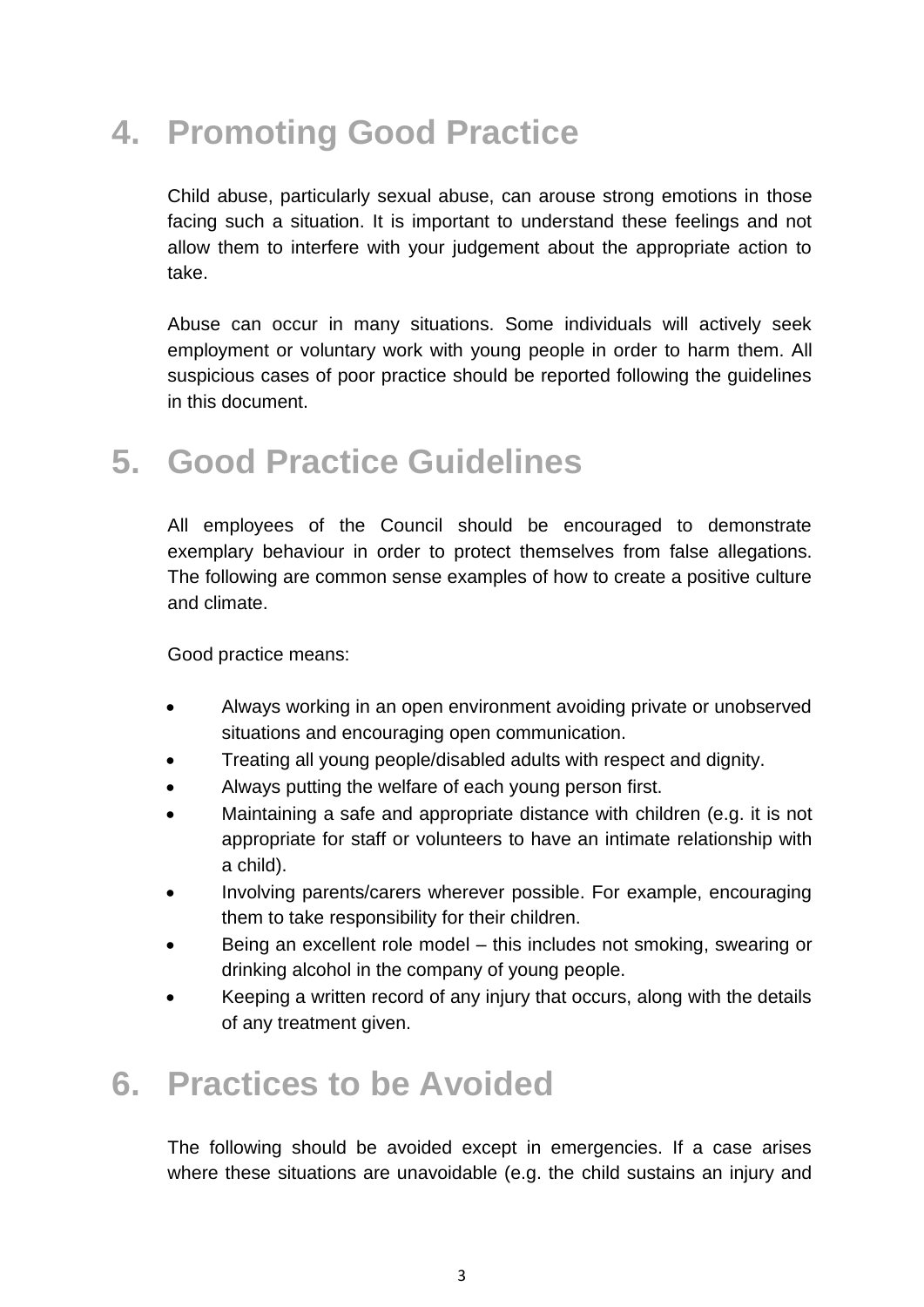needs to go to hospital), it should be with the full knowledge and consent of someone in charge or the child's parents.

Otherwise, avoid:

Spending excessive amounts of time alone with children away from others.

### **7. Practices Never to be Sanctioned**

The following should never be sanctioned. You should never:

- Engage in rough physical or sexually provocative games, including horseplay.
- Allow or engage in any form of inappropriate touching.
- Allow children to use inappropriate language unchallenged.
- Make sexually suggestive comments to a child, even in fun.
- Reduce a child to tears as a form of control.
- Allow allegations made by a child to go unchallenged, unrecorded or not acted upon.
- Do things of a personal nature for children or disabled adults that they can do for themselves.
- Transport a young person or vulnerable adult in a vehicle (Council or personal) on their own.

## **8. Recruitment and Training of Staff and Volunteers**

The Council recognises that anyone may have the potential to abuse children in some way and that all reasonable steps will be taken to ensure unsuitable people are prevented from working with children.

Pre-selection checks must include the following:

- All staff/volunteers should complete an application form. The application form will elicit information about an applicant's past and a self-disclosure about any criminal record.
- Consent should be obtained from an applicant to seek information from the Disclosure and Barring Service.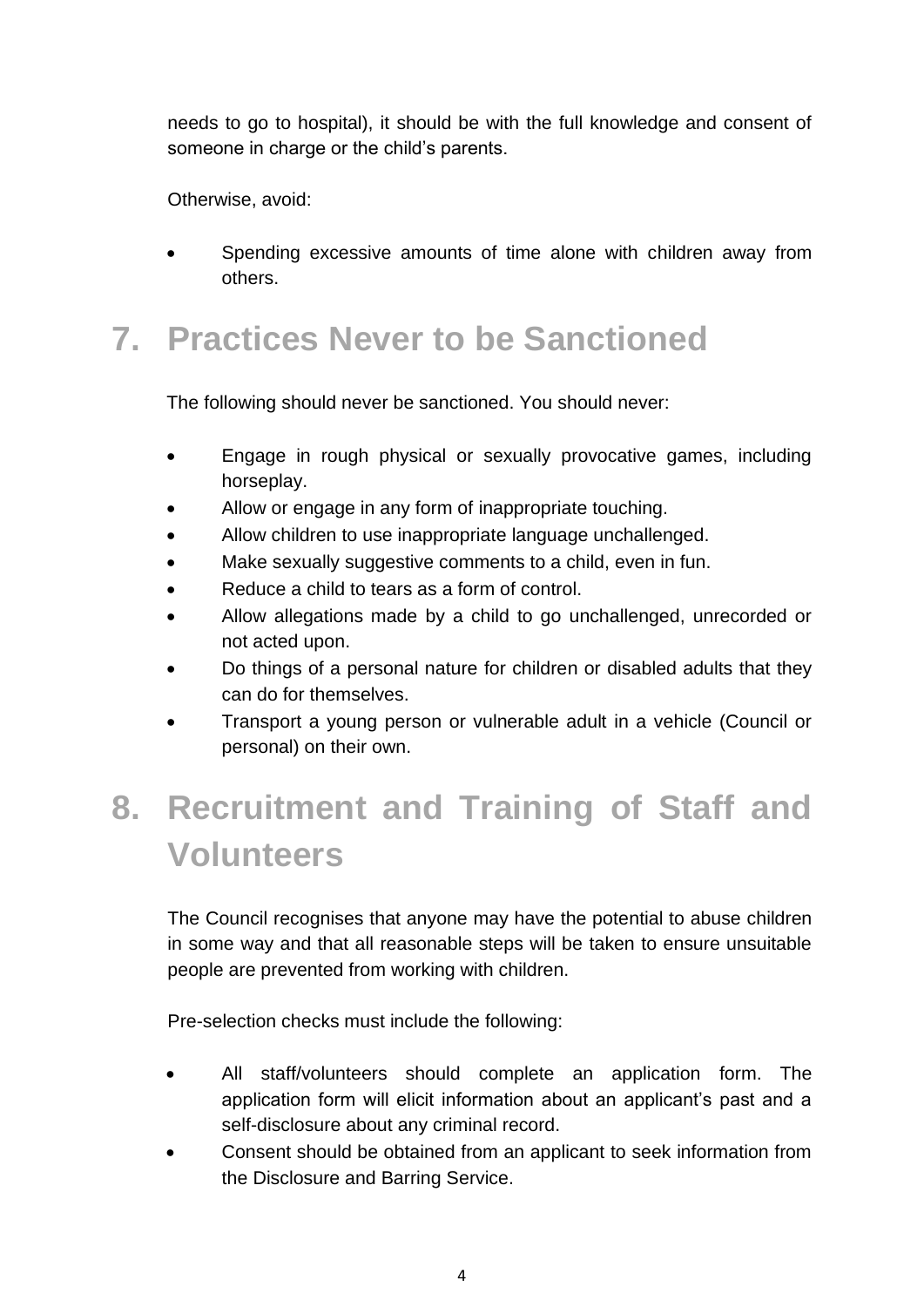- The Council will seek an enhanced Disclosure and Barring Service check where required/appropriate.
- Two confidential references must be taken up and confirmed through telephone contact.
- Evidence of identity should be provided (e.g. passport or driving licence with photo).

## **9. Training**

Training should be offered after recruitment to help staff and volunteers to:

- Analyse their own performance against good practice, and to ensure their practice is likely to protect them from false allegations.
- Recognise their responsibilities and report any concerns about suspected poor practice or possible abuse.
- Respond to concerns expressed by a child or young person.
- Work safely and effectively with children.

# **10. Responding to Allegations of Suspicions**

It is not the responsibility of anyone working for the Council, in a paid or unpaid capacity, to decide whether or not child abuse has taken place. However, there is a responsibility to act on any concerns through contact with the appropriate authorities.

The Council will assure all staff/volunteers that it will fully support and protect anyone who in good faith reports his/her concern that a colleague is, or may be, abusing a child.

Where there is a complaint against a member of staff there may be three types of investigation:

- A criminal investigation.
- A child protection investigation.
- A disciplinary or misconduct investigation.

The results of the police and child protection investigation may well influence the disciplinary investigation, but not necessarily.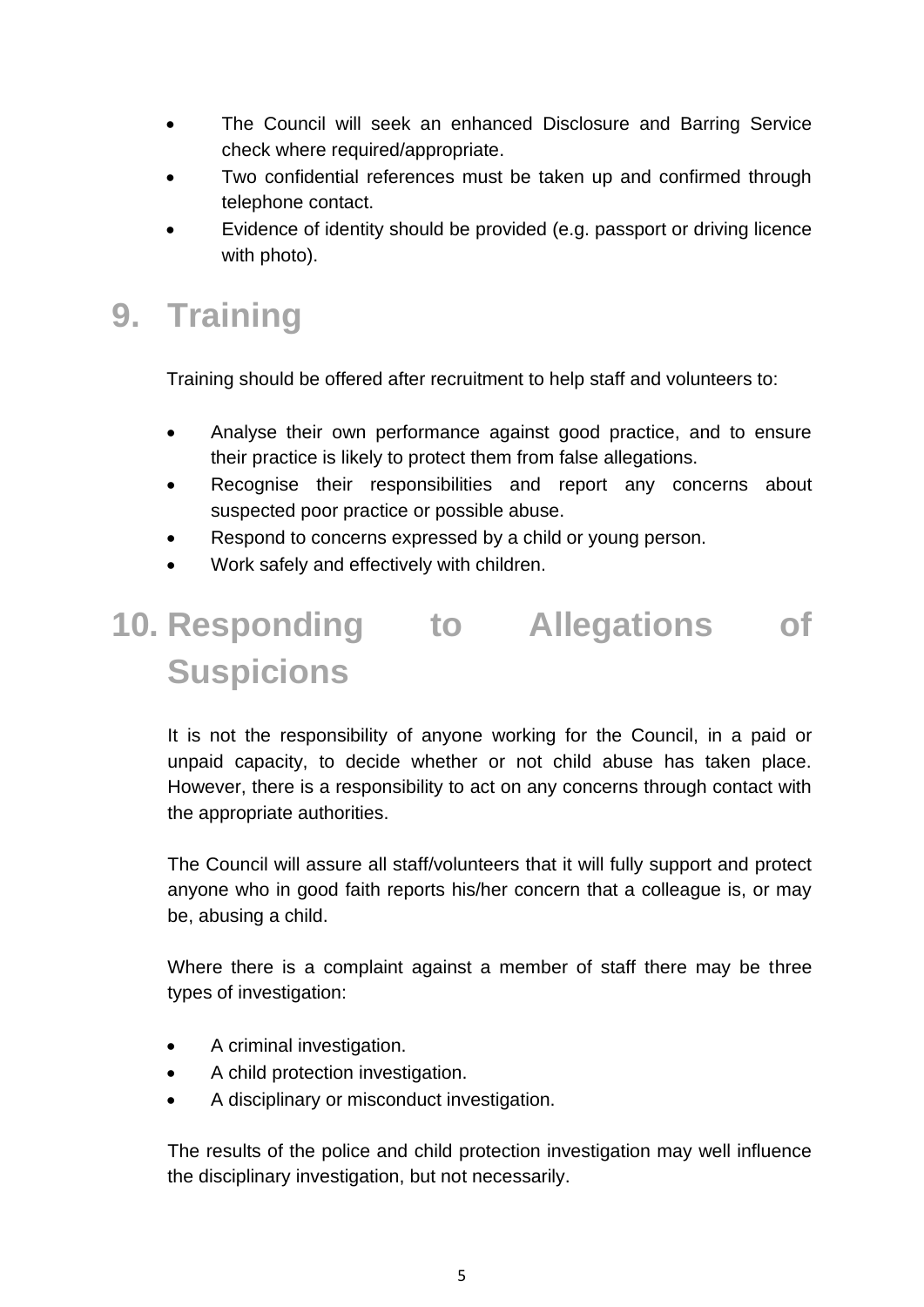### **11. Action**

- 1) Concerns about poor practice:
	- 1.1) If, following consideration, the allegation is clearly about poor practice, the Town Clerk will deal with it as a misconduct issue.
- 2) Concerns about suspected abuse:
	- 2.1) Any suspicion that a child has been abused by either a member of staff or a volunteer should be reported to the Town Clerk, who will take such steps as considered necessary to ensure the safety of the child in question and any other child who may be at risk.
	- 2.2) The Town Clerk will refer the allegation to the social services department which may involve the police, or go directly to the police if out-of-hours.
	- 2.3) The parents or carers of the child will be contacted as soon as possible following advice from the social services department.
	- 2.4) If the Town Clerk is the subject of the suspicion/allegation, the report must be made to the Lead Member for Council Policy and Infrastructure who will refer the allegation to social services.

## **12. Confidentiality**

Every effort should be made to ensure that confidentiality is maintained for all concerned. Information should be handled and disseminated on a need to know basis only.

This includes the following people:

- The Town Clerk
- The parents of the person who is alleged to have been abused
- The person making the allegation
- Social Services/Police
- The Spokes Person for the Majority of the Council
- The alleged abuser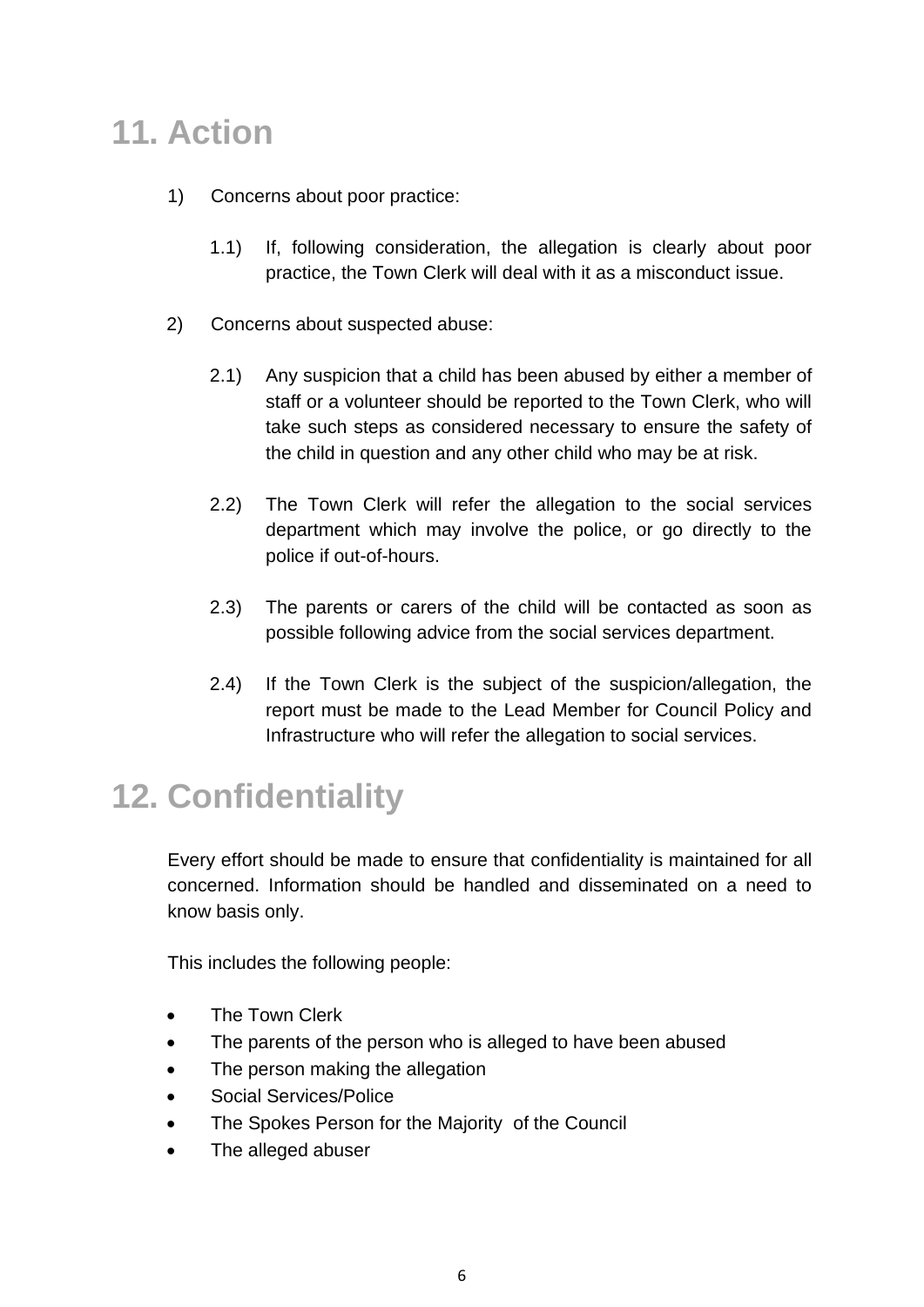Seek social services advice on who should approach the alleged abuser.

Information should be stored in a secure place with limited access to designated people, in line with data protection laws (e.g. that information is accurate, regularly updated, relevant and secure).

#### **13. Internal Enquiries and Suspension**

- The Town Clerk will make an immediate decision about whether any individual accused of abuse should be temporarily suspended pending further police and social services inquiries.
- Irrespective of the findings of the social services or police enquiries the Council's disciplinary procedure will be used to assess all individual cases to decide whether a member of staff or volunteer can be reinstated and how this can be sensitively handled. This may be a difficult decision, particularly where there is insufficient evidence to uphold any action by the police. In such cases, the disciplinary panel must reach a decision based upon the available information, which could suggest that on a balance of probability, it is more likely than not that the allegation is true. The welfare of the child should remain of paramount importance throughout.

#### **14. Allegations of Previous Abuse**

Allegations of abuse may be made some time after the event (e.g. by an adult who was abused as a child or by a member of staff who is currently working with children).

Where such an allegation is made, the Council should follow the procedures as detailed above and report the matter to the social services or the police. This is because other children may be at risk from this person. Anyone who has a previous criminal conviction for offences related to child abuse is automatically excluded from working with children. This is reinforced by the details of the Protection of Children Act 1999.